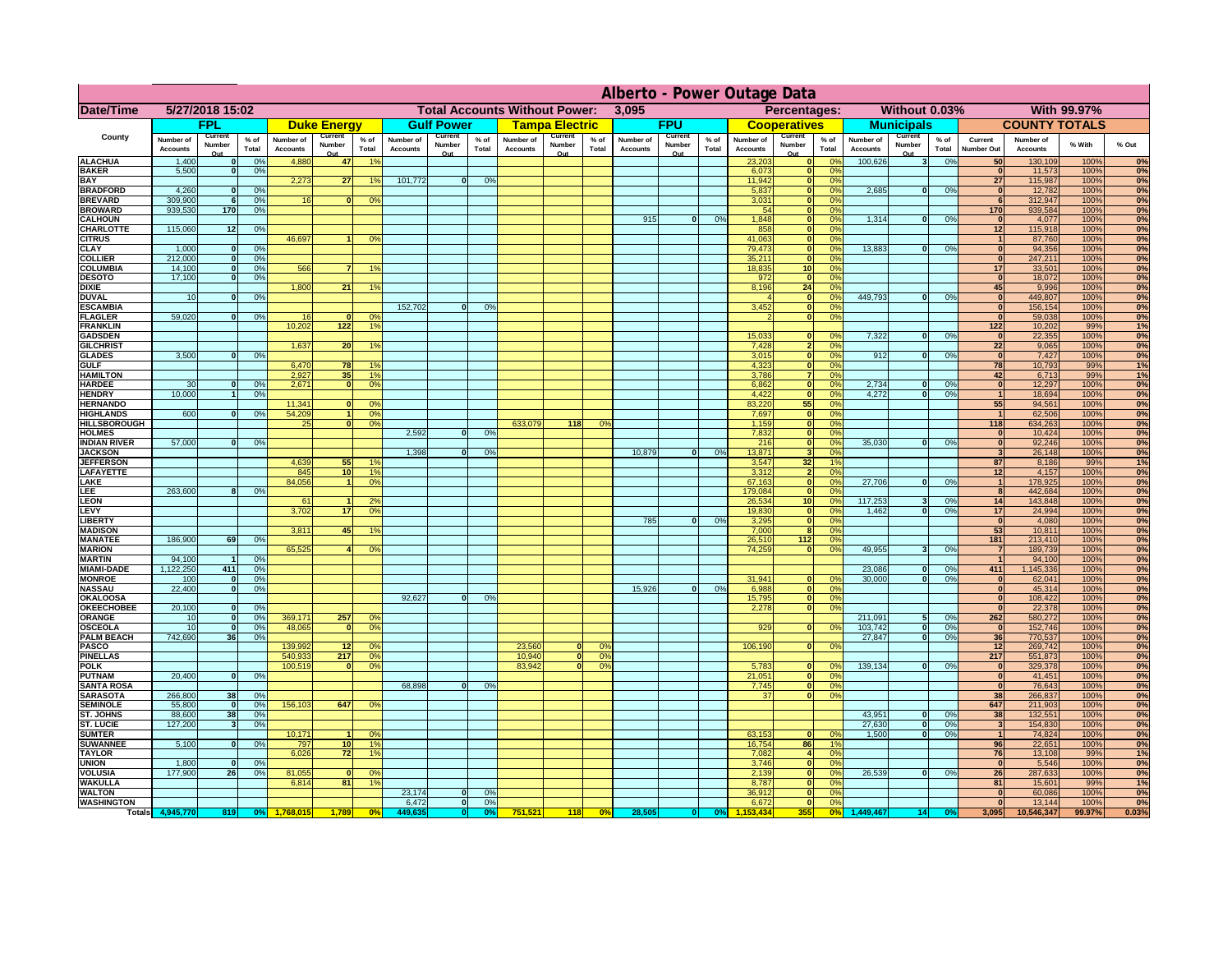| 5/27/2018 15:02                                                  | <b>Alberto</b>                         |                   |                |                            |                               |  |  |  |  |
|------------------------------------------------------------------|----------------------------------------|-------------------|----------------|----------------------------|-------------------------------|--|--|--|--|
| <b>Power Provider</b>                                            | <b>County</b>                          | <b>Accounts</b>   | <b>Outages</b> | <b>Outage Percentage</b>   | <b>Estimated Restore Time</b> |  |  |  |  |
| Duke Energy                                                      | <b>SEMINOLE</b>                        | 156,103           | 647            | 0.41% TBD                  |                               |  |  |  |  |
| Florida Power and Light Company                                  | MIAMI-DADE                             | 1,122,250         | 411            | 0.04% TBD                  |                               |  |  |  |  |
| <b>Duke Energy</b>                                               | <b>ORANGE</b>                          | 369,171           | 257            | 0.07% TBD                  |                               |  |  |  |  |
| <b>Duke Energy</b>                                               | <b>PINELLAS</b>                        | 540,933           | 217            | 0.04% TBD                  |                               |  |  |  |  |
| Florida Power and Light Company                                  | <b>BROWARD</b>                         | 939,530           | 170            | 0.02% TBD                  |                               |  |  |  |  |
| <b>Duke Energy</b><br><b>Tampa Electric Company</b>              | <b>FRANKLIN</b><br><b>HILLSBOROUGH</b> | 10,202<br>633,079 | 122<br>118     | 1.20% TBD<br>$0.02\% < 24$ |                               |  |  |  |  |
| Peace River Electric Cooperative, Inc.                           | <b>MANATEE</b>                         | 26,510            | 112            | $0.42\% < 24$              |                               |  |  |  |  |
| Suwannee Valley Electric Cooperative, Inc.                       | SUWANNEE                               | 16,749            | 86             | $0.51\% < 24$              |                               |  |  |  |  |
| <b>Duke Energy</b>                                               | <b>WAKULLA</b>                         | 6,814             | 81             | 1.19% TBD                  |                               |  |  |  |  |
| <b>Duke Energy</b>                                               | <b>GULF</b>                            | 6,470             | 78             | 1.21% TBD                  |                               |  |  |  |  |
| <b>Duke Energy</b>                                               | <b>TAYLOR</b>                          | 6,026             | 72             | 1.19% TBD                  |                               |  |  |  |  |
| Florida Power and Light Company                                  | <b>MANATEE</b>                         | 186,900           | 69             | 0.04% TBD                  |                               |  |  |  |  |
| <b>Duke Energy</b>                                               | <b>JEFFERSON</b>                       | 4,639             | 55             | 1.19% TBD                  |                               |  |  |  |  |
| Withlacoochee River Electric Cooperative, Inc.                   | <b>HERNANDO</b>                        | 83,034            | 55             | $0.07\% < 24$              |                               |  |  |  |  |
| <b>Duke Energy</b>                                               | <b>ALACHUA</b>                         | 4,880             | 47             | 0.96% TBD                  |                               |  |  |  |  |
| <b>Duke Energy</b><br>Florida Power and Light Company            | <b>MADISON</b><br><b>SARASOTA</b>      | 3,811<br>266,800  | 45<br>38       | 1.18% TBD<br>0.01% TBD     |                               |  |  |  |  |
| Florida Power and Light Company                                  | <b>ST. JOHNS</b>                       | 88,600            | 38             | 0.04% TBD                  |                               |  |  |  |  |
| Florida Power and Light Company                                  | <b>PALM BEACH</b>                      | 742,690           | 36             | 0.00% TBD                  |                               |  |  |  |  |
| <b>Duke Energy</b>                                               | <b>HAMILTON</b>                        | 2,927             | 35             | 1.20% TBD                  |                               |  |  |  |  |
| <b>Tri-County Electric Cooperative</b>                           | <b>JEFFERSON</b>                       | 3,547             | 32             | $0.90\% < 24$              |                               |  |  |  |  |
| <b>Duke Energy</b>                                               | <b>BAY</b>                             | 2,273             | 27             | 1.19% TBD                  |                               |  |  |  |  |
| Florida Power and Light Company                                  | <b>VOLUSIA</b>                         | 177,900           | 26             | 0.01% TBD                  |                               |  |  |  |  |
| Central Florida Electric Cooperative                             | <b>DIXIE</b>                           | 7,595             | 24             | $0.32\% < 24$              |                               |  |  |  |  |
| <b>Duke Energy</b>                                               | <b>DIXIE</b>                           | 1,800             | 21             | 1.17% TBD                  |                               |  |  |  |  |
| <b>Duke Energy</b>                                               | <b>GILCHRIST</b>                       | 1,637             | 20             | 1.22% TBD                  |                               |  |  |  |  |
| <b>Duke Energy</b>                                               | <b>LEVY</b>                            | 3,702             | 17             | 0.46% TBD                  |                               |  |  |  |  |
| Florida Power and Light Company                                  | <b>CHARLOTTE</b>                       | 115,060           | 12             | 0.01% TBD                  |                               |  |  |  |  |
| <b>Duke Energy</b>                                               | <b>PASCO</b>                           | 139,992           | 12             | 0.01% TBD                  |                               |  |  |  |  |
| <b>Duke Energy</b>                                               | LAFAYETTE                              | 845<br>797        | 10             | 1.18% TBD                  |                               |  |  |  |  |
| <b>Duke Energy</b><br>Suwannee Valley Electric Cooperative, Inc. | SUWANNEE<br><b>COLUMBIA</b>            | 1,913             | 10<br>10       | 1.25% TBD<br>$0.52\% < 24$ |                               |  |  |  |  |
| Talquin Electric Cooperative, Inc.                               | <b>LEON</b>                            | 26,534            | 10             | $0.04\% < 24$              |                               |  |  |  |  |
| Florida Power and Light Company                                  | <b>LEE</b>                             | 263,600           | 8              | 0.00% TBD                  |                               |  |  |  |  |
| <b>Tri-County Electric Cooperative</b>                           | <b>MADISON</b>                         | 7,000             | 8              | $0.11\% < 24$              |                               |  |  |  |  |
| <b>Duke Energy</b>                                               | <b>COLUMBIA</b>                        | 566               | 7              | 1.24% TBD                  |                               |  |  |  |  |
| Suwannee Valley Electric Cooperative, Inc.                       | <b>HAMILTON</b>                        | 3,786             | 7              | $0.18\% < 24$              |                               |  |  |  |  |
| Florida Power and Light Company                                  | <b>BREVARD</b>                         | 309,900           | 6              | 0.00% TBD                  |                               |  |  |  |  |
| Orlando (Orlando Utilities Commission - OUC)                     | <b>ORANGE</b>                          | 197,030           | 5              | 0.00% TBD                  |                               |  |  |  |  |
| <b>Duke Energy</b>                                               | <b>MARION</b>                          | 65,525            | 4              | 0.01% TBD                  |                               |  |  |  |  |
| <b>Tri-County Electric Cooperative</b>                           | <b>TAYLOR</b>                          | 7,082             | 4              | $0.06\% < 24$              |                               |  |  |  |  |
| Florida Power and Light Company                                  | <b>ST. LUCIE</b>                       | 127,200           | 3              | 0.00% TBD                  |                               |  |  |  |  |
| Gainesville (Gainesville Regional Utilities - GRU)               | <b>ALACHUA</b>                         | 94,473            | 3              | 0.00% TBD                  |                               |  |  |  |  |
| West Florida Electric Cooperative, Inc.<br>City of Tallahassee   | <b>JACKSON</b><br><b>LEON</b>          | 13,824            | 3<br>3         | $0.02\% < 24$<br>0.00% TBD |                               |  |  |  |  |
| Ocala (Ocala Electric Utility)                                   | <b>MARION</b>                          | 117,253<br>49,955 | 3              | 0.01% TBD                  |                               |  |  |  |  |
| Central Florida Electric Cooperative                             | <b>GILCHRIST</b>                       | 7,424             | 2              | $0.03\% < 24$              |                               |  |  |  |  |
| Suwannee Valley Electric Cooperative, Inc.                       | LAFAYETTE                              | 3,252             | 2              | $0.06\% < 24$              |                               |  |  |  |  |
| Florida Power and Light Company                                  | <b>MARTIN</b>                          | 94,100            | 1              | 0.00% TBD                  |                               |  |  |  |  |
| Florida Power and Light Company                                  | <b>HENDRY</b>                          | 10,000            | 1              | 0.01% TBD                  |                               |  |  |  |  |
| <b>Duke Energy</b>                                               | LAKE                                   | 84,056            | 1              | 0.00% TBD                  |                               |  |  |  |  |
| <b>Duke Energy</b>                                               | <b>HIGHLANDS</b>                       | 54,209            | 1              | 0.00% TBD                  |                               |  |  |  |  |
| <b>Duke Energy</b>                                               | <b>CITRUS</b>                          | 46,697            |                | 0.00% TBD                  |                               |  |  |  |  |
| <b>Duke Energy</b>                                               | <b>SUMTER</b>                          | 10,171            | -1             | 0.01% TBD                  |                               |  |  |  |  |
| <b>Duke Energy</b>                                               | <b>LEON</b>                            | 61                | 1              | 1.64% TBD                  |                               |  |  |  |  |
| Florida Power and Light Company                                  | <b>COLLIER</b>                         | 212,000           | 0              | 0.00% TBD                  |                               |  |  |  |  |
| Florida Power and Light Company                                  | <b>PUTNAM</b>                          | 20,400            | 0              | 0.00% TBD                  |                               |  |  |  |  |
| Florida Power and Light Company                                  | <b>CLAY</b>                            | 1,000             | 0              | 0.00% TBD                  |                               |  |  |  |  |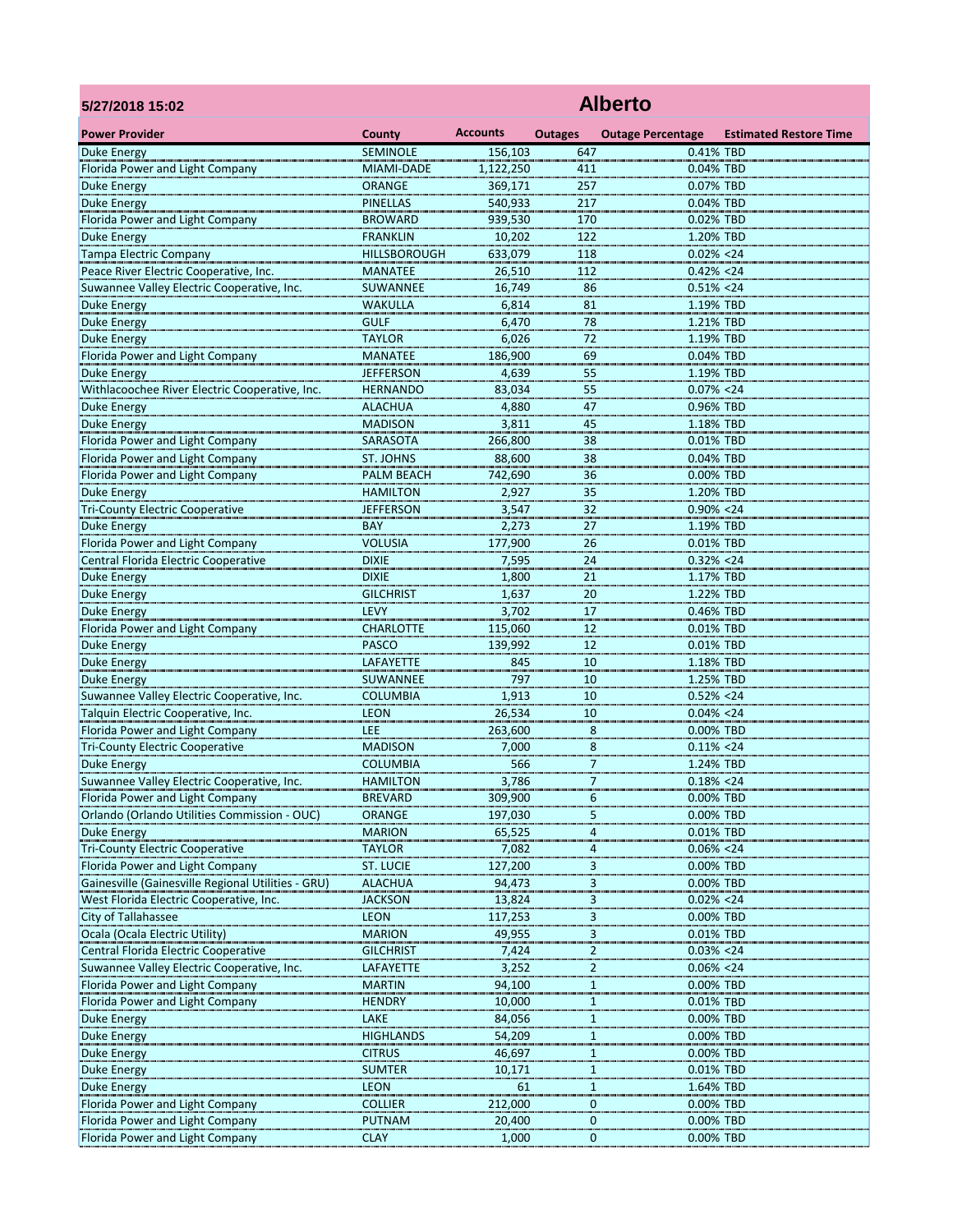| Florida Power and Light Company                 | <b>UNION</b>        | 1,800   | 0            | 0.00% TBD      |
|-------------------------------------------------|---------------------|---------|--------------|----------------|
|                                                 |                     |         |              |                |
| Florida Power and Light Company                 | <b>INDIAN RIVER</b> | 57,000  | 0            | 0.00% TBD      |
| Florida Power and Light Company                 | <b>OKEECHOBEE</b>   | 20,100  | 0            | 0.00% TBD      |
| Florida Power and Light Company                 | <b>FLAGLER</b>      | 59,020  | 0            | 0.00% TBD      |
| Florida Power and Light Company                 | <b>DESOTO</b>       | 17,100  | 0            | 0.00% TBD      |
| Florida Power and Light Company                 | <b>MONROE</b>       | 100     | 0            | 0.00% TBD      |
| Florida Power and Light Company                 | <b>COLUMBIA</b>     | 14,100  | 0            | 0.00% TBD      |
| Florida Power and Light Company                 | <b>ALACHUA</b>      | 1,400   | 0            | 0.00% TBD      |
| Florida Power and Light Company                 | <b>SEMINOLE</b>     | 55,800  | $\mathbf{0}$ | 0.00% TBD      |
|                                                 |                     |         |              |                |
| Florida Power and Light Company                 | <b>BAKER</b>        | 5,500   | $\mathbf{0}$ | 0.00% TBD      |
| Florida Power and Light Company                 | SUWANNEE            | 5,100   | 0            | 0.00% TBD      |
| Florida Power and Light Company                 | <b>NASSAU</b>       | 22,400  | $\mathbf{0}$ | 0.00% TBD      |
| Florida Power and Light Company                 | <b>BRADFORD</b>     | 4,260   | 0            | 0.00% TBD      |
| Florida Power and Light Company                 | <b>OSCEOLA</b>      | 10      | $\mathbf{0}$ | 0.00% TBD      |
| <b>Duke Energy</b>                              | <b>VOLUSIA</b>      | 81,055  | $\Omega$     | 0.00% TBD      |
| Florida Power and Light Company                 | <b>GLADES</b>       | 3,500   | 0            | 0.00% TBD      |
| <b>Duke Energy</b>                              | <b>POLK</b>         | 100,519 | $\mathbf{0}$ | 0.00% TBD      |
|                                                 |                     |         |              |                |
| Florida Power and Light Company                 | <b>ORANGE</b>       | 10      | 0            | 0.00% TBD      |
| <b>Duke Energy</b>                              | <b>OSCEOLA</b>      | 48,065  | 0            | 0.00% TBD      |
| <b>Duke Energy</b>                              | <b>HERNANDO</b>     | 11,341  | 0            | 0.00% TBD      |
| <b>Duke Energy</b>                              | <b>HARDEE</b>       | 2,671   | 0            | 0.00% TBD      |
| Florida Power and Light Company                 | <b>DUVAL</b>        | 10      | $\Omega$     | 0.00% TBD      |
| Florida Power and Light Company                 | <b>HIGHLANDS</b>    | 600     | 0            | 0.00% TBD      |
| <b>Duke Energy</b>                              | <b>BREVARD</b>      | 16      | $\mathbf{0}$ | 0.00% TBD      |
|                                                 |                     |         |              |                |
| Central Florida Electric Cooperative            | <b>ALACHUA</b>      | 875     | 0            | 0.00% TBD      |
| City of Alachua                                 | <b>ALACHUA</b>      | 4,426   | 0            | 0.00% TBD      |
| <b>City of Newberry</b>                         | <b>ALACHUA</b>      | 1,727   | $\Omega$     | 0.00% TBD      |
| <b>Clay Electric Cooperative</b>                | <b>ALACHUA</b>      | 22,328  | 0            | 0.00% Restored |
| <b>Clay Electric Cooperative</b>                | <b>BAKER</b>        | 2,476   | 0            | 0.00% TBD      |
| Okefenoke Rural Electric Membership Corporation | <b>BAKER</b>        | 3,597   | 0            | 0.00% TBD      |
| Gulf Coast Electric Cooperative, Inc.           | <b>BAY</b>          | 11,942  | $\Omega$     | 0.00% TBD      |
| <b>Gulf Power Company</b>                       | <b>BAY</b>          | 101,772 | 0            | 0.00% TBD      |
| <b>City of Starke</b>                           | <b>BRADFORD</b>     |         | $\Omega$     | 0.00% TBD      |
|                                                 |                     | 2,685   |              |                |
| <b>Clay Electric Cooperative</b>                | <b>BRADFORD</b>     | 5,837   | 0            | 0.00% TBD      |
| Peace River Electric Cooperative, Inc.          | <b>BREVARD</b>      | 54      | $\Omega$     | 0.00% TBD      |
| West Florida Electric Cooperative, Inc.         | <b>BREVARD</b>      | 2,977   | $\Omega$     | 0.00% TBD      |
| Lee County Electric Cooperative                 | <b>BROWARD</b>      | 54      | 0            | 0.00% TBD      |
| City of Blountstown                             | <b>CALHOUN</b>      | 1,314   | $\Omega$     | 0.00% TBD      |
| Florida Public Utilities Corporation            | <b>CALHOUN</b>      | 915     | 0            | 0.00% TBD      |
| Gulf Coast Electric Cooperative, Inc.           | <b>CALHOUN</b>      | 1,848   | 0            | 0.00% TBD      |
|                                                 |                     | 858     |              |                |
| Lee County Electric Cooperative                 | <b>CHARLOTTE</b>    |         | 0            | 0.00% TBD      |
| Sumter Electric Cooperative, Inc.               | <b>CITRUS</b>       | 15,415  | 0            | 0.00% TBD      |
| Withlacoochee River Electric Cooperative, Inc.  | <b>CITRUS</b>       | 25,648  | $\Omega$     | 0.00% TBD      |
| <b>Clay Electric Cooperative</b>                | <b>CLAY</b>         | 79,473  | 0            | 0.00% Restored |
| <b>Green Cove Springs Electric</b>              | <b>CLAY</b>         | 3,889   | 0            | 0.00% TBD      |
| Jacksonville (JEA)                              | <b>CLAY</b>         | 9,994   | 0            | 0.00% TBD      |
| Lee County Electric Cooperative                 | <b>COLLIER</b>      | 35,211  | 0            | 0.00% TBD      |
| <b>Clay Electric Cooperative</b>                |                     |         |              |                |
|                                                 |                     |         |              |                |
|                                                 | <b>COLUMBIA</b>     | 16,922  | $\Omega$     | 0.00% TBD      |
| Peace River Electric Cooperative, Inc.          | <b>DESOTO</b>       | 972     | 0            | 0.00% Restored |
| <b>Tri-County Electric Cooperative</b>          | <b>DIXIE</b>        | 601     | $\Omega$     | 0.00% TBD      |
| <b>Clay Electric Cooperative</b>                | <b>DUVAL</b>        | 4       | 0            | 0.00% TBD      |
| Jacksonville (JEA)                              | <b>DUVAL</b>        | 430,918 | $\Omega$     | 0.00% TBD      |
| Jacksonville Beach (Beaches Energy Services)    | <b>DUVAL</b>        | 18,875  | 0            | 0.00% TBD      |
| Escambia River Electric Cooperative, Inc.       | <b>ESCAMBIA</b>     | 3,452   | 0            | 0.00% TBD      |
|                                                 |                     |         | $\Omega$     |                |
| <b>Gulf Power Company</b>                       | <b>ESCAMBIA</b>     | 152,702 |              | 0.00% TBD      |
| Clay Electric Cooperative                       | <b>FLAGLER</b>      | 2       | $\mathbf{0}$ | 0.00% TBD      |
| <b>Duke Energy</b>                              | <b>FLAGLER</b>      | 16      | $\Omega$     | 0.00% TBD      |
| Chattahoochee Electric                          | <b>GADSDEN</b>      | 1,163   | 0            | 0.00% TBD      |
| City of Havana                                  | <b>GADSDEN</b>      | 1,391   | 0            | 0.00% TBD      |
| <b>City of Quincy</b>                           | <b>GADSDEN</b>      | 4,768   | 0            | 0.00% TBD      |
| Talquin Electric Cooperative, Inc.              | <b>GADSDEN</b>      | 15,033  | 0            | 0.00% TBD      |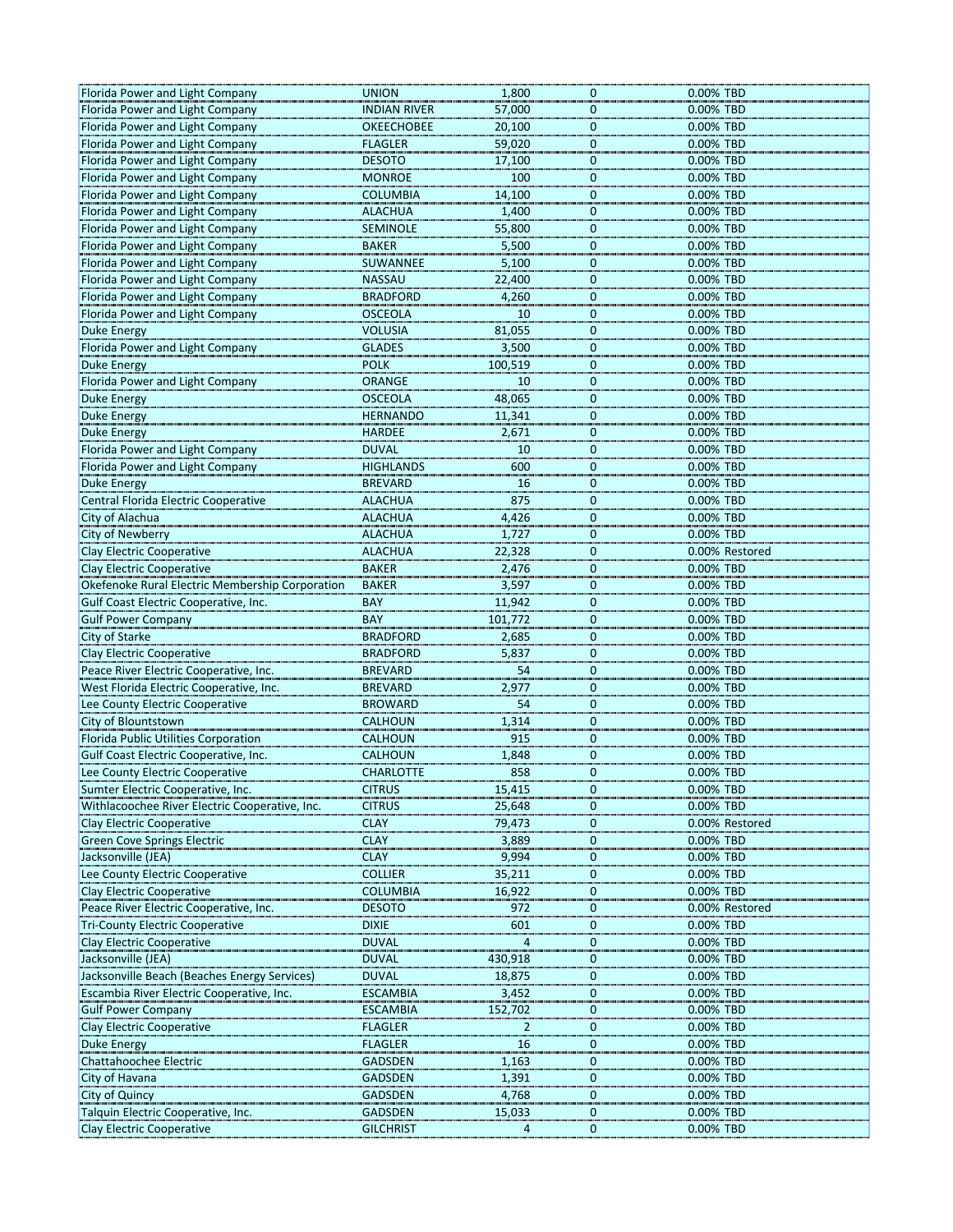| City of Moore Haven                             | <b>GLADES</b>       | 912     | 0              | 0.00% TBD      |
|-------------------------------------------------|---------------------|---------|----------------|----------------|
| Glades Electric Cooperative, Inc.               | <b>GLADES</b>       | 3,015   | $\mathbf 0$    | 0.00% TBD      |
| Gulf Coast Electric Cooperative, Inc.           | <b>GULF</b>         | 4,323   | 0              | 0.00% TBD      |
| City of Wauchula                                | <b>HARDEE</b>       | 2,734   | $\mathbf{0}$   | 0.00% TBD      |
| Florida Power and Light Company                 | <b>HARDEE</b>       | 30      | $\Omega$       | 0.00% TBD      |
| Peace River Electric Cooperative, Inc.          | <b>HARDEE</b>       | 6,862   | 0              | 0.00% TBD      |
| City of Clewiston                               | <b>HENDRY</b>       | 4,272   | 0              | 0.00% TBD      |
| Glades Electric Cooperative, Inc.               | <b>HENDRY</b>       | 3,530   | 0              | 0.00% TBD      |
| Lee County Electric Cooperative                 | <b>HENDRY</b>       | 892     | $\mathbf 0$    | 0.00% TBD      |
| Sumter Electric Cooperative, Inc.               | <b>HERNANDO</b>     | 186     | 0              | 0.00% TBD      |
| Glades Electric Cooperative, Inc.               | <b>HIGHLANDS</b>    | 7,321   | $\mathbf 0$    | 0.00% TBD      |
| Peace River Electric Cooperative, Inc.          | <b>HIGHLANDS</b>    | 376     | 0              | 0.00% TBD      |
| <b>Duke Energy</b>                              | <b>HILLSBOROUGH</b> | 25      | 0              | 0.00% TBD      |
| Peace River Electric Cooperative, Inc.          | <b>HILLSBOROUGH</b> | 1,159   | $\mathbf 0$    | 0.00% TBD      |
| Choctawhatchee Electric Cooperative             | <b>HOLMES</b>       | 293     | $\Omega$       | 0.00% TBD      |
| <b>Gulf Power Company</b>                       | <b>HOLMES</b>       | 2,592   | $\mathbf 0$    | 0.00% TBD      |
| West Florida Electric Cooperative, Inc.         | <b>HOLMES</b>       | 7,539   | 0              | 0.00% TBD      |
| City of Vero Beach                              | <b>INDIAN RIVER</b> | 35,030  | 0              | 0.00% TBD      |
| Peace River Electric Cooperative, Inc.          | <b>INDIAN RIVER</b> | 216     | $\Omega$       | 0.00% TBD      |
| Florida Public Utilities Corporation            | <b>JACKSON</b>      | 10,879  | $\mathbf 0$    | 0.00% TBD      |
| Gulf Coast Electric Cooperative, Inc.           | <b>JACKSON</b>      | 47      | $\mathbf 0$    | 0.00% TBD      |
| <b>Gulf Power Company</b>                       | <b>JACKSON</b>      | 1,398   | $\Omega$       | 0.00% TBD      |
| Central Florida Electric Cooperative            | LAFAYETTE           | 9       | $\mathbf 0$    | 0.00% TBD      |
| <b>Tri-County Electric Cooperative</b>          | LAFAYETTE           | 51      | 0              | 0.00% TBD      |
| City of Leesburg                                | LAKE                | 22,000  | $\mathbf 0$    | 0.00% TBD      |
| City of Mount Dora                              | LAKE                | 5,706   | $\mathbf 0$    | 0.00% TBD      |
| <b>Clay Electric Cooperative</b>                | LAKE                | 2,239   | $\Omega$       | 0.00% TBD      |
| Sumter Electric Cooperative, Inc.               | LAKE                | 64,924  | 0              | 0.00% TBD      |
| Lee County Electric Cooperative                 | <b>LEE</b>          | 179,084 | 0              | 0.00% TBD      |
| Central Florida Electric Cooperative            | <b>LEVY</b>         | 17,513  | 0              | 0.00% TBD      |
| City of Williston                               | <b>LEVY</b>         | 1,462   | $\Omega$       | 0.00% TBD      |
| <b>Clay Electric Cooperative</b>                | <b>LEVY</b>         | 712     | 0              | 0.00% TBD      |
| Sumter Electric Cooperative, Inc.               | <b>LEVY</b>         | 1,605   | $\Omega$       | 0.00% TBD      |
| Florida Public Utilities Corporation            | <b>LIBERTY</b>      | 785     | 0              | 0.00% TBD      |
| Talquin Electric Cooperative, Inc.              | <b>LIBERTY</b>      | 3,295   | $\Omega$       | 0.00% TBD      |
| Central Florida Electric Cooperative            | <b>MARION</b>       | 9       | $\Omega$       | 0.00% TBD      |
| <b>Clay Electric Cooperative</b>                | <b>MARION</b>       | 16,301  | 0              | 0.00% Restored |
| Sumter Electric Cooperative, Inc.               | <b>MARION</b>       | 57,949  | $\Omega$       | 0.00% TBD      |
| Homestead                                       | MIAMI-DADE          | 23,086  | 0              | 0.00% TBD      |
| Florida Keys Electric Cooperative               | <b>MONROE</b>       | 31,941  | 0              | 0.00% TBD      |
| <b>Keys Energy Services</b>                     | <b>MONROE</b>       | 30,000  | 0              | 0.00% TBD      |
| <b>Florida Public Utilities Corporation</b>     | <b>NASSAU</b>       | 15,926  | 0              | 0.00% TBD      |
| Okefenoke Rural Electric Membership Corporation | <b>NASSAU</b>       | 6,988   | $\Omega$       | 0.00% TBD      |
| Choctawhatchee Electric Cooperative             | <b>OKALOOSA</b>     | 15,795  | 0              | 0.00% TBD      |
| <b>Gulf Power Company</b>                       | <b>OKALOOSA</b>     | 92,627  | 0              | 0.00% TBD      |
| Glades Electric Cooperative, Inc.               | <b>OKEECHOBEE</b>   | 2,278   | 0              | 0.00% TBD      |
| City of Winter Park                             | <b>ORANGE</b>       | 13,941  | 0              | 0.00% TBD      |
| <b>Reedy Creek</b>                              | <b>ORANGE</b>       | 120     | $\Omega$       | 0.00% TBD      |
| Kissimmee (Kissimmee Utility Authority - KUA)   | <b>OSCEOLA</b>      | 67,889  | 0              | 0.00% TBD      |
| Peace River Electric Cooperative, Inc.          | <b>OSCEOLA</b>      | 929     | $\Omega$       | 0.00% TBD      |
| St. Cloud (Operated by OUC)                     | <b>OSCEOLA</b>      | 35,853  | $\mathbf{0}$   | 0.00% TBD      |
| Lake Worth Utilities                            | <b>PALM BEACH</b>   | 27,847  | $\Omega$       | 0.00% TBD      |
| Sumter Electric Cooperative, Inc.               | <b>PASCO</b>        | 36      | 0              | 0.00% TBD      |
| <b>Tampa Electric Company</b>                   | <b>PASCO</b>        | 23,560  | 0              | 0.00% TBD      |
| Withlacoochee River Electric Cooperative, Inc.  | <b>PASCO</b>        | 106,154 | 0              | 0.00% TBD      |
| Tampa Electric Company                          | <b>PINELLAS</b>     | 10,940  | $\mathbf 0$    | 0.00% TBD      |
| City of Bartow                                  | <b>POLK</b>         | 11,790  | $\Omega$       | 0.00% TBD      |
| City of Fort Meade                              | <b>POLK</b>         | 2,379   | 0              | 0.00% TBD      |
| Lakeland (Lakeland Electric)                    | <b>POLK</b>         | 124,965 | $\Omega$       | 0.00% TBD      |
| Peace River Electric Cooperative, Inc.          | <b>POLK</b>         | 5,253   | 0              | 0.00% TBD      |
| <b>Tampa Electric Company</b>                   | <b>POLK</b>         | 83,942  | 0              | 0.00% Restored |
| Withlacoochee River Electric Cooperative, Inc.  | <b>POLK</b>         | 530     | $\overline{0}$ | 0.00% TBD      |